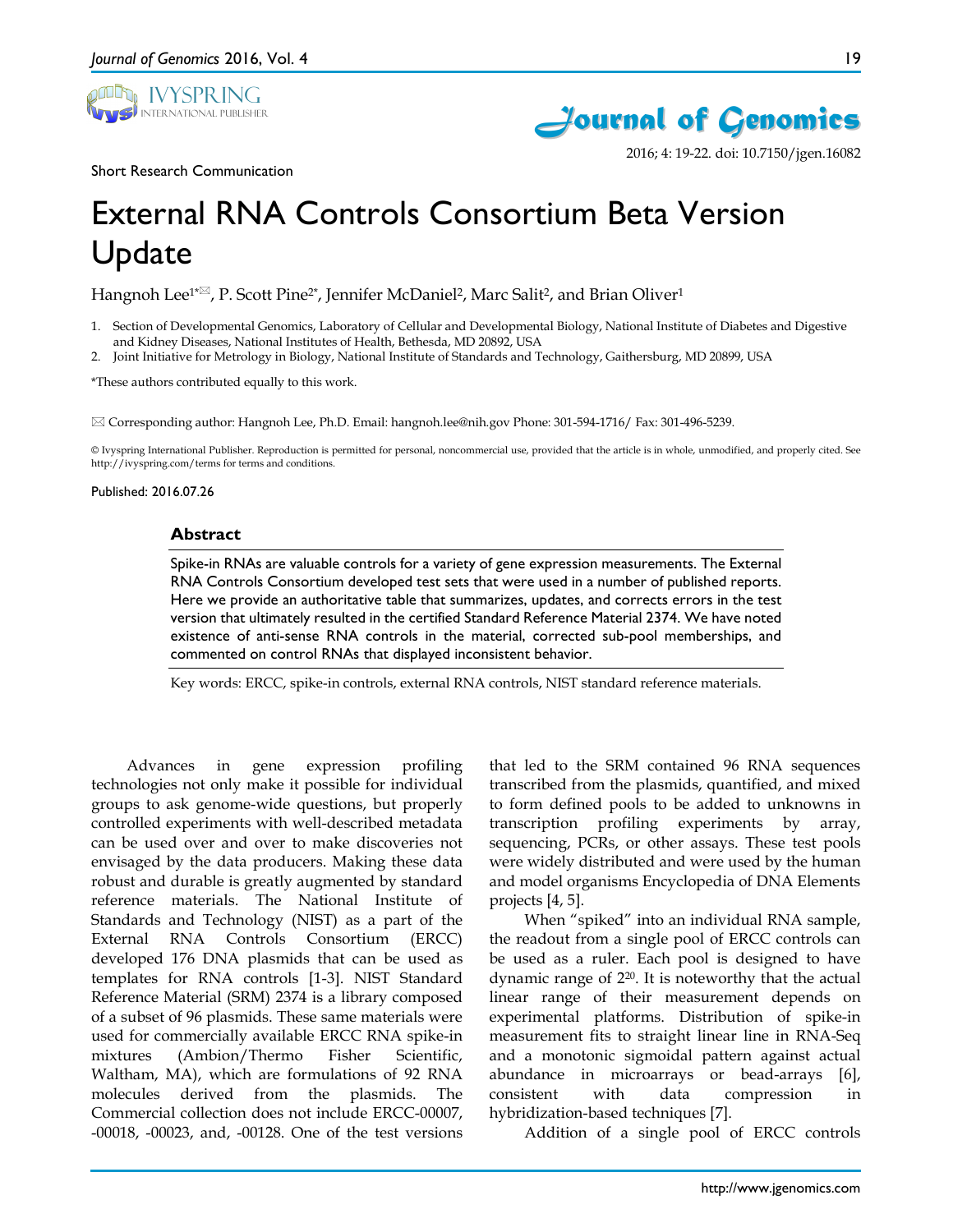generates useful information, but their use can be enhanced when different pools of spike-in controls from different samples are directly compared. The "pools" of ERCC controls were mixed from multiple "subpools", such that comparisons between "subpools" that belong to different "pools" generate abundance ratios that can be used as differential expression standards. There were two distinct sets of pools in the test version. Pools 12-15 follow a modified Latin-square design, using 5 different subpools (A-E). The numbers of RNA molecules in subpool A are equal in pools 12-15, and thus subpool A molecules generate a constant 1-to-1 proportion between the pools. Subpools B-E have differing molar concentrations that produce a trend in relative abundance across the pools of 1, 1.5, 2.5, 4-fold. For example, if pool 12 and pool 13 were used for two different samples, the log2-transformed ratios between different subpools will be 0, -0.585, -0.687, -0.737, and 2 [6]. The second set of pools, 78A and 78B, provide a pair of samples with reciprocal changes in relative abundance, i.e. 1.5-fold up and down, producing log2 transformed ratios of 0, 0.585, and -0.585.

While production of the spike-in control RNAs was tightly controlled, it was a test set, and there are multiple cases where measurements of spike-in molecules do not match the original description and/or expectations. In this short note, we summarize data outlining problematic ERCC spike-ins. This information should be used in re-evaluating datasets using the test version, as well as any future work that may use remaining aliquots in circulation (Table 1, and Supplementary Material for more details).

The plasmid DNAs were sequenced and deposited in GenBank, however, the *in vitro*  transcribed RNAs were not sequenced except during testing in RNA-Seq experiments. These experiments made it clear that seven ERCC controls had the complementary sequence indicating that the transcripts were from the other strand (ERCC-00009, -00014, -00057, -00059, -00099, -00108, and -00116). As a result, these spike-in controls would not be

measurable in hybridization-based assays [6]. Similarly, they would not be aligned in a strand-specific RNA-Seq analysis unless strand specificity was "turned off" in read quantification steps, or complementary sequences were provided for alignment. Additionally, plasmids are replicated in bacteria, where errors can be introduced. Differences in the sequences of the actual RNAs and the plasmids used for transcript templates are known [4], suggesting that such mutations occurred during plasmid propagation in the test set. The certified values of SRM 2374 are the sequences of the plasmids as distributed in the final set, and were determined by exhaustive sequencing [8].

There were instances of pooling errors in the test set. From multiple experiments that used 78A and 78B, we recognized that ERCC-00085 behaves like Subpool "C", rather than the intended Subpool "B". Therefore, when pools 78A and 78B were compared, ERCC-00085 displayed 33.3% increased fold changes than the original description. We have not detected ERCC-00084 in our experiments and it is possible that this RNA was prepared from ERCC-00085 plasmid DNA, effectively increasing the measurement of ERCC-00085. Similarly, we have corrected pool membership of ERCC-00113 from Subpool C to Subpool D from pools 12-15. ERCC-00073 and ERCC-00144 did not provide accurate measurements [4, 6]. One reason for poor measurement may be due to the molecular properties of individual spike-in RNA species (e.g. size and secondary structure). Additionally, a previous study pointed out discrepancy in ERCC-00116 measurements between poly-dT based mRNA enrichment and rRNA depletion protocols [3, 9]. The polyA tails on the ERCC spike-ins are not optimal for PolyA+ selection, and using them prior to library production is not recommended [4]. While there could well be additional instances of unexpected behavior of ERCC spike-in measurements, the information we provide here explains the unexpected ERCC behaviors that we have encountered to date.

**Table 1.** Summarized information on NIST distributed ERCC spike-in control test version.

| <b>ERCC Control</b>            | GenBank <sup>a</sup> | <b>DNAb</b> | Length $(nt)^c$ | $%$ GC $c$ | MW      | Subpool in pool 12 to 15 | Subpool in pool 78 |
|--------------------------------|----------------------|-------------|-----------------|------------|---------|--------------------------|--------------------|
|                                |                      |             |                 |            |         |                          |                    |
| <b>ERCC-00002</b> <sup>a</sup> | DO459430             | Svn         | 1061            | 51         | 341.162 | B                        |                    |
| <b>ERCC-00003a</b>             | DO516784             | Mian        | 1023            | 33         | 327,530 | A                        |                    |
| <b>ERCC-00004</b> <sup>a</sup> | DO516752             | Mjan        | 523             | 34         | 167.216 |                          |                    |
| <b>ERCC-000071</b>             | EF011068             | Bsub        | 1135            | 46         | 362,636 |                          |                    |
| <b>ERCC-00009d</b>             | DO668364             | Bsub        | 984             | 47         | 316,584 | E                        |                    |
| <b>ERCC-00012</b>              | DO883670             | Syn         | 994             | 51         | 320,263 | A                        |                    |
| <b>ERCC-00013a</b>             | EF011062             | Bsub        | 808             | 43         | 261.415 | B                        |                    |
| <b>ERCC-00014a,d</b>           | DO875385             | Mjan        | 1957            | 44         | 631.409 |                          |                    |
| <b>ERCC-00016</b>              | DO883664             | Syn         | 844             | 48         | 271,684 |                          |                    |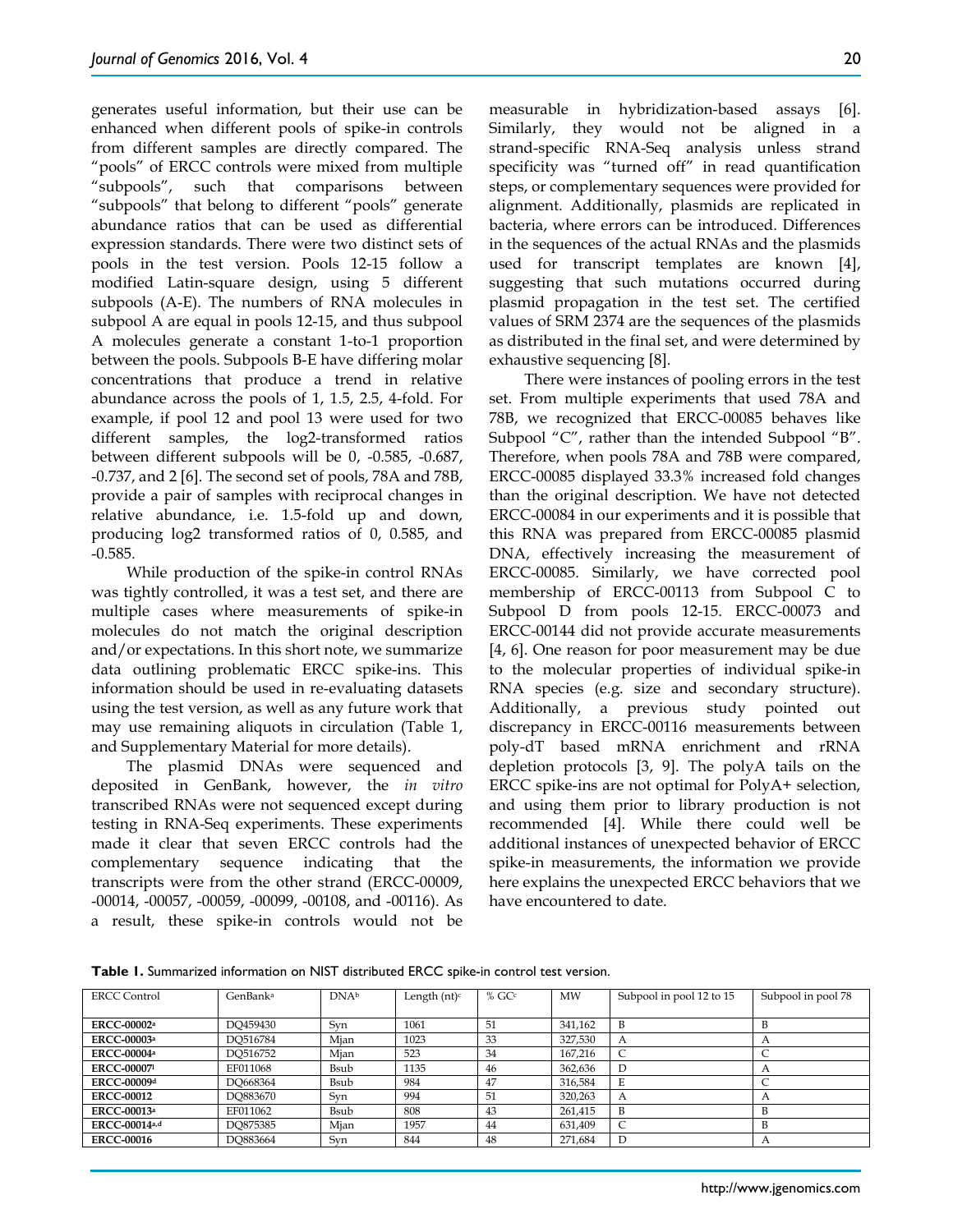|          |                                                                                                                                                                                                                                                                                                                                                                                                                                                                                                                                                                                                                                                                                                          |                                                                                                                                                                                                                                                                                                                                                                                                                           |                                                                                                                                                                                                                                                                                                                                                                                                                                  |                                                                                                                                                                                                                                                                                                                                                    |                                                                                                                                                                                                                                                                                                                                                                                                                                                                                                                                                                                                                                             | $\mathsf{C}$                                                                                                                                                                                                                                                                                                                              |
|----------|----------------------------------------------------------------------------------------------------------------------------------------------------------------------------------------------------------------------------------------------------------------------------------------------------------------------------------------------------------------------------------------------------------------------------------------------------------------------------------------------------------------------------------------------------------------------------------------------------------------------------------------------------------------------------------------------------------|---------------------------------------------------------------------------------------------------------------------------------------------------------------------------------------------------------------------------------------------------------------------------------------------------------------------------------------------------------------------------------------------------------------------------|----------------------------------------------------------------------------------------------------------------------------------------------------------------------------------------------------------------------------------------------------------------------------------------------------------------------------------------------------------------------------------------------------------------------------------|----------------------------------------------------------------------------------------------------------------------------------------------------------------------------------------------------------------------------------------------------------------------------------------------------------------------------------------------------|---------------------------------------------------------------------------------------------------------------------------------------------------------------------------------------------------------------------------------------------------------------------------------------------------------------------------------------------------------------------------------------------------------------------------------------------------------------------------------------------------------------------------------------------------------------------------------------------------------------------------------------------|-------------------------------------------------------------------------------------------------------------------------------------------------------------------------------------------------------------------------------------------------------------------------------------------------------------------------------------------|
|          |                                                                                                                                                                                                                                                                                                                                                                                                                                                                                                                                                                                                                                                                                                          |                                                                                                                                                                                                                                                                                                                                                                                                                           |                                                                                                                                                                                                                                                                                                                                                                                                                                  |                                                                                                                                                                                                                                                                                                                                                    |                                                                                                                                                                                                                                                                                                                                                                                                                                                                                                                                                                                                                                             | $\mathsf{C}$                                                                                                                                                                                                                                                                                                                              |
|          |                                                                                                                                                                                                                                                                                                                                                                                                                                                                                                                                                                                                                                                                                                          | 644                                                                                                                                                                                                                                                                                                                                                                                                                       | 49                                                                                                                                                                                                                                                                                                                                                                                                                               |                                                                                                                                                                                                                                                                                                                                                    | B                                                                                                                                                                                                                                                                                                                                                                                                                                                                                                                                                                                                                                           | B                                                                                                                                                                                                                                                                                                                                         |
|          |                                                                                                                                                                                                                                                                                                                                                                                                                                                                                                                                                                                                                                                                                                          |                                                                                                                                                                                                                                                                                                                                                                                                                           |                                                                                                                                                                                                                                                                                                                                                                                                                                  |                                                                                                                                                                                                                                                                                                                                                    |                                                                                                                                                                                                                                                                                                                                                                                                                                                                                                                                                                                                                                             | C                                                                                                                                                                                                                                                                                                                                         |
|          |                                                                                                                                                                                                                                                                                                                                                                                                                                                                                                                                                                                                                                                                                                          |                                                                                                                                                                                                                                                                                                                                                                                                                           |                                                                                                                                                                                                                                                                                                                                                                                                                                  |                                                                                                                                                                                                                                                                                                                                                    |                                                                                                                                                                                                                                                                                                                                                                                                                                                                                                                                                                                                                                             | А                                                                                                                                                                                                                                                                                                                                         |
|          |                                                                                                                                                                                                                                                                                                                                                                                                                                                                                                                                                                                                                                                                                                          |                                                                                                                                                                                                                                                                                                                                                                                                                           |                                                                                                                                                                                                                                                                                                                                                                                                                                  |                                                                                                                                                                                                                                                                                                                                                    |                                                                                                                                                                                                                                                                                                                                                                                                                                                                                                                                                                                                                                             |                                                                                                                                                                                                                                                                                                                                           |
|          |                                                                                                                                                                                                                                                                                                                                                                                                                                                                                                                                                                                                                                                                                                          |                                                                                                                                                                                                                                                                                                                                                                                                                           |                                                                                                                                                                                                                                                                                                                                                                                                                                  |                                                                                                                                                                                                                                                                                                                                                    |                                                                                                                                                                                                                                                                                                                                                                                                                                                                                                                                                                                                                                             | $\overline{\mathsf{C}}$                                                                                                                                                                                                                                                                                                                   |
|          |                                                                                                                                                                                                                                                                                                                                                                                                                                                                                                                                                                                                                                                                                                          |                                                                                                                                                                                                                                                                                                                                                                                                                           |                                                                                                                                                                                                                                                                                                                                                                                                                                  |                                                                                                                                                                                                                                                                                                                                                    |                                                                                                                                                                                                                                                                                                                                                                                                                                                                                                                                                                                                                                             | А                                                                                                                                                                                                                                                                                                                                         |
| DQ459419 | Syn                                                                                                                                                                                                                                                                                                                                                                                                                                                                                                                                                                                                                                                                                                      | 1130                                                                                                                                                                                                                                                                                                                                                                                                                      | 51                                                                                                                                                                                                                                                                                                                                                                                                                               | 364,285                                                                                                                                                                                                                                                                                                                                            | B                                                                                                                                                                                                                                                                                                                                                                                                                                                                                                                                                                                                                                           | $\, {\bf B}$                                                                                                                                                                                                                                                                                                                              |
|          |                                                                                                                                                                                                                                                                                                                                                                                                                                                                                                                                                                                                                                                                                                          |                                                                                                                                                                                                                                                                                                                                                                                                                           |                                                                                                                                                                                                                                                                                                                                                                                                                                  |                                                                                                                                                                                                                                                                                                                                                    |                                                                                                                                                                                                                                                                                                                                                                                                                                                                                                                                                                                                                                             | $\mathsf{C}$                                                                                                                                                                                                                                                                                                                              |
|          |                                                                                                                                                                                                                                                                                                                                                                                                                                                                                                                                                                                                                                                                                                          |                                                                                                                                                                                                                                                                                                                                                                                                                           |                                                                                                                                                                                                                                                                                                                                                                                                                                  |                                                                                                                                                                                                                                                                                                                                                    |                                                                                                                                                                                                                                                                                                                                                                                                                                                                                                                                                                                                                                             | B                                                                                                                                                                                                                                                                                                                                         |
|          |                                                                                                                                                                                                                                                                                                                                                                                                                                                                                                                                                                                                                                                                                                          |                                                                                                                                                                                                                                                                                                                                                                                                                           |                                                                                                                                                                                                                                                                                                                                                                                                                                  |                                                                                                                                                                                                                                                                                                                                                    |                                                                                                                                                                                                                                                                                                                                                                                                                                                                                                                                                                                                                                             |                                                                                                                                                                                                                                                                                                                                           |
|          |                                                                                                                                                                                                                                                                                                                                                                                                                                                                                                                                                                                                                                                                                                          |                                                                                                                                                                                                                                                                                                                                                                                                                           |                                                                                                                                                                                                                                                                                                                                                                                                                                  |                                                                                                                                                                                                                                                                                                                                                    |                                                                                                                                                                                                                                                                                                                                                                                                                                                                                                                                                                                                                                             | А                                                                                                                                                                                                                                                                                                                                         |
|          |                                                                                                                                                                                                                                                                                                                                                                                                                                                                                                                                                                                                                                                                                                          |                                                                                                                                                                                                                                                                                                                                                                                                                           |                                                                                                                                                                                                                                                                                                                                                                                                                                  |                                                                                                                                                                                                                                                                                                                                                    |                                                                                                                                                                                                                                                                                                                                                                                                                                                                                                                                                                                                                                             | A                                                                                                                                                                                                                                                                                                                                         |
| DO883656 | Syn                                                                                                                                                                                                                                                                                                                                                                                                                                                                                                                                                                                                                                                                                                      |                                                                                                                                                                                                                                                                                                                                                                                                                           | 49                                                                                                                                                                                                                                                                                                                                                                                                                               | 238,322                                                                                                                                                                                                                                                                                                                                            | B                                                                                                                                                                                                                                                                                                                                                                                                                                                                                                                                                                                                                                           | $\, {\bf B}$                                                                                                                                                                                                                                                                                                                              |
|          |                                                                                                                                                                                                                                                                                                                                                                                                                                                                                                                                                                                                                                                                                                          |                                                                                                                                                                                                                                                                                                                                                                                                                           |                                                                                                                                                                                                                                                                                                                                                                                                                                  |                                                                                                                                                                                                                                                                                                                                                    |                                                                                                                                                                                                                                                                                                                                                                                                                                                                                                                                                                                                                                             | B                                                                                                                                                                                                                                                                                                                                         |
|          |                                                                                                                                                                                                                                                                                                                                                                                                                                                                                                                                                                                                                                                                                                          |                                                                                                                                                                                                                                                                                                                                                                                                                           |                                                                                                                                                                                                                                                                                                                                                                                                                                  |                                                                                                                                                                                                                                                                                                                                                    |                                                                                                                                                                                                                                                                                                                                                                                                                                                                                                                                                                                                                                             | $\mathsf{C}$                                                                                                                                                                                                                                                                                                                              |
|          |                                                                                                                                                                                                                                                                                                                                                                                                                                                                                                                                                                                                                                                                                                          |                                                                                                                                                                                                                                                                                                                                                                                                                           |                                                                                                                                                                                                                                                                                                                                                                                                                                  |                                                                                                                                                                                                                                                                                                                                                    |                                                                                                                                                                                                                                                                                                                                                                                                                                                                                                                                                                                                                                             |                                                                                                                                                                                                                                                                                                                                           |
|          |                                                                                                                                                                                                                                                                                                                                                                                                                                                                                                                                                                                                                                                                                                          |                                                                                                                                                                                                                                                                                                                                                                                                                           |                                                                                                                                                                                                                                                                                                                                                                                                                                  |                                                                                                                                                                                                                                                                                                                                                    |                                                                                                                                                                                                                                                                                                                                                                                                                                                                                                                                                                                                                                             | B                                                                                                                                                                                                                                                                                                                                         |
|          |                                                                                                                                                                                                                                                                                                                                                                                                                                                                                                                                                                                                                                                                                                          |                                                                                                                                                                                                                                                                                                                                                                                                                           |                                                                                                                                                                                                                                                                                                                                                                                                                                  |                                                                                                                                                                                                                                                                                                                                                    |                                                                                                                                                                                                                                                                                                                                                                                                                                                                                                                                                                                                                                             | C                                                                                                                                                                                                                                                                                                                                         |
|          |                                                                                                                                                                                                                                                                                                                                                                                                                                                                                                                                                                                                                                                                                                          |                                                                                                                                                                                                                                                                                                                                                                                                                           |                                                                                                                                                                                                                                                                                                                                                                                                                                  |                                                                                                                                                                                                                                                                                                                                                    |                                                                                                                                                                                                                                                                                                                                                                                                                                                                                                                                                                                                                                             | B                                                                                                                                                                                                                                                                                                                                         |
|          |                                                                                                                                                                                                                                                                                                                                                                                                                                                                                                                                                                                                                                                                                                          |                                                                                                                                                                                                                                                                                                                                                                                                                           |                                                                                                                                                                                                                                                                                                                                                                                                                                  |                                                                                                                                                                                                                                                                                                                                                    | C                                                                                                                                                                                                                                                                                                                                                                                                                                                                                                                                                                                                                                           | C                                                                                                                                                                                                                                                                                                                                         |
|          |                                                                                                                                                                                                                                                                                                                                                                                                                                                                                                                                                                                                                                                                                                          |                                                                                                                                                                                                                                                                                                                                                                                                                           |                                                                                                                                                                                                                                                                                                                                                                                                                                  |                                                                                                                                                                                                                                                                                                                                                    |                                                                                                                                                                                                                                                                                                                                                                                                                                                                                                                                                                                                                                             | B                                                                                                                                                                                                                                                                                                                                         |
|          |                                                                                                                                                                                                                                                                                                                                                                                                                                                                                                                                                                                                                                                                                                          |                                                                                                                                                                                                                                                                                                                                                                                                                           |                                                                                                                                                                                                                                                                                                                                                                                                                                  |                                                                                                                                                                                                                                                                                                                                                    |                                                                                                                                                                                                                                                                                                                                                                                                                                                                                                                                                                                                                                             | A                                                                                                                                                                                                                                                                                                                                         |
|          |                                                                                                                                                                                                                                                                                                                                                                                                                                                                                                                                                                                                                                                                                                          |                                                                                                                                                                                                                                                                                                                                                                                                                           |                                                                                                                                                                                                                                                                                                                                                                                                                                  |                                                                                                                                                                                                                                                                                                                                                    |                                                                                                                                                                                                                                                                                                                                                                                                                                                                                                                                                                                                                                             |                                                                                                                                                                                                                                                                                                                                           |
|          |                                                                                                                                                                                                                                                                                                                                                                                                                                                                                                                                                                                                                                                                                                          |                                                                                                                                                                                                                                                                                                                                                                                                                           |                                                                                                                                                                                                                                                                                                                                                                                                                                  |                                                                                                                                                                                                                                                                                                                                                    |                                                                                                                                                                                                                                                                                                                                                                                                                                                                                                                                                                                                                                             | C                                                                                                                                                                                                                                                                                                                                         |
|          |                                                                                                                                                                                                                                                                                                                                                                                                                                                                                                                                                                                                                                                                                                          |                                                                                                                                                                                                                                                                                                                                                                                                                           |                                                                                                                                                                                                                                                                                                                                                                                                                                  |                                                                                                                                                                                                                                                                                                                                                    |                                                                                                                                                                                                                                                                                                                                                                                                                                                                                                                                                                                                                                             | B                                                                                                                                                                                                                                                                                                                                         |
| DQ668366 | Bsub                                                                                                                                                                                                                                                                                                                                                                                                                                                                                                                                                                                                                                                                                                     | 1021                                                                                                                                                                                                                                                                                                                                                                                                                      |                                                                                                                                                                                                                                                                                                                                                                                                                                  | 328,287                                                                                                                                                                                                                                                                                                                                            | $\mathsf{C}$                                                                                                                                                                                                                                                                                                                                                                                                                                                                                                                                                                                                                                | A                                                                                                                                                                                                                                                                                                                                         |
| DO459418 | Syn                                                                                                                                                                                                                                                                                                                                                                                                                                                                                                                                                                                                                                                                                                      | 1136                                                                                                                                                                                                                                                                                                                                                                                                                      | 50                                                                                                                                                                                                                                                                                                                                                                                                                               | 366,548                                                                                                                                                                                                                                                                                                                                            | D                                                                                                                                                                                                                                                                                                                                                                                                                                                                                                                                                                                                                                           | C                                                                                                                                                                                                                                                                                                                                         |
|          |                                                                                                                                                                                                                                                                                                                                                                                                                                                                                                                                                                                                                                                                                                          | 525                                                                                                                                                                                                                                                                                                                                                                                                                       |                                                                                                                                                                                                                                                                                                                                                                                                                                  |                                                                                                                                                                                                                                                                                                                                                    | Ε                                                                                                                                                                                                                                                                                                                                                                                                                                                                                                                                                                                                                                           | А                                                                                                                                                                                                                                                                                                                                         |
|          |                                                                                                                                                                                                                                                                                                                                                                                                                                                                                                                                                                                                                                                                                                          |                                                                                                                                                                                                                                                                                                                                                                                                                           |                                                                                                                                                                                                                                                                                                                                                                                                                                  |                                                                                                                                                                                                                                                                                                                                                    |                                                                                                                                                                                                                                                                                                                                                                                                                                                                                                                                                                                                                                             | $\overline{C}$                                                                                                                                                                                                                                                                                                                            |
|          |                                                                                                                                                                                                                                                                                                                                                                                                                                                                                                                                                                                                                                                                                                          |                                                                                                                                                                                                                                                                                                                                                                                                                           |                                                                                                                                                                                                                                                                                                                                                                                                                                  |                                                                                                                                                                                                                                                                                                                                                    |                                                                                                                                                                                                                                                                                                                                                                                                                                                                                                                                                                                                                                             |                                                                                                                                                                                                                                                                                                                                           |
|          |                                                                                                                                                                                                                                                                                                                                                                                                                                                                                                                                                                                                                                                                                                          |                                                                                                                                                                                                                                                                                                                                                                                                                           |                                                                                                                                                                                                                                                                                                                                                                                                                                  |                                                                                                                                                                                                                                                                                                                                                    |                                                                                                                                                                                                                                                                                                                                                                                                                                                                                                                                                                                                                                             | $\, {\bf B}$                                                                                                                                                                                                                                                                                                                              |
|          |                                                                                                                                                                                                                                                                                                                                                                                                                                                                                                                                                                                                                                                                                                          |                                                                                                                                                                                                                                                                                                                                                                                                                           |                                                                                                                                                                                                                                                                                                                                                                                                                                  |                                                                                                                                                                                                                                                                                                                                                    |                                                                                                                                                                                                                                                                                                                                                                                                                                                                                                                                                                                                                                             | А                                                                                                                                                                                                                                                                                                                                         |
| DQ883653 | Syn                                                                                                                                                                                                                                                                                                                                                                                                                                                                                                                                                                                                                                                                                                      | 644                                                                                                                                                                                                                                                                                                                                                                                                                       | 47                                                                                                                                                                                                                                                                                                                                                                                                                               | 207,451                                                                                                                                                                                                                                                                                                                                            | D                                                                                                                                                                                                                                                                                                                                                                                                                                                                                                                                                                                                                                           | А                                                                                                                                                                                                                                                                                                                                         |
| DQ459421 | Syn                                                                                                                                                                                                                                                                                                                                                                                                                                                                                                                                                                                                                                                                                                      | 1137                                                                                                                                                                                                                                                                                                                                                                                                                      | 50                                                                                                                                                                                                                                                                                                                                                                                                                               | 366,664                                                                                                                                                                                                                                                                                                                                            | Ε                                                                                                                                                                                                                                                                                                                                                                                                                                                                                                                                                                                                                                           | А                                                                                                                                                                                                                                                                                                                                         |
|          |                                                                                                                                                                                                                                                                                                                                                                                                                                                                                                                                                                                                                                                                                                          |                                                                                                                                                                                                                                                                                                                                                                                                                           |                                                                                                                                                                                                                                                                                                                                                                                                                                  |                                                                                                                                                                                                                                                                                                                                                    |                                                                                                                                                                                                                                                                                                                                                                                                                                                                                                                                                                                                                                             | C                                                                                                                                                                                                                                                                                                                                         |
|          |                                                                                                                                                                                                                                                                                                                                                                                                                                                                                                                                                                                                                                                                                                          |                                                                                                                                                                                                                                                                                                                                                                                                                           |                                                                                                                                                                                                                                                                                                                                                                                                                                  |                                                                                                                                                                                                                                                                                                                                                    |                                                                                                                                                                                                                                                                                                                                                                                                                                                                                                                                                                                                                                             | B                                                                                                                                                                                                                                                                                                                                         |
|          |                                                                                                                                                                                                                                                                                                                                                                                                                                                                                                                                                                                                                                                                                                          |                                                                                                                                                                                                                                                                                                                                                                                                                           |                                                                                                                                                                                                                                                                                                                                                                                                                                  |                                                                                                                                                                                                                                                                                                                                                    |                                                                                                                                                                                                                                                                                                                                                                                                                                                                                                                                                                                                                                             |                                                                                                                                                                                                                                                                                                                                           |
|          |                                                                                                                                                                                                                                                                                                                                                                                                                                                                                                                                                                                                                                                                                                          |                                                                                                                                                                                                                                                                                                                                                                                                                           |                                                                                                                                                                                                                                                                                                                                                                                                                                  |                                                                                                                                                                                                                                                                                                                                                    |                                                                                                                                                                                                                                                                                                                                                                                                                                                                                                                                                                                                                                             | A                                                                                                                                                                                                                                                                                                                                         |
|          |                                                                                                                                                                                                                                                                                                                                                                                                                                                                                                                                                                                                                                                                                                          |                                                                                                                                                                                                                                                                                                                                                                                                                           |                                                                                                                                                                                                                                                                                                                                                                                                                                  |                                                                                                                                                                                                                                                                                                                                                    |                                                                                                                                                                                                                                                                                                                                                                                                                                                                                                                                                                                                                                             | B                                                                                                                                                                                                                                                                                                                                         |
|          |                                                                                                                                                                                                                                                                                                                                                                                                                                                                                                                                                                                                                                                                                                          |                                                                                                                                                                                                                                                                                                                                                                                                                           |                                                                                                                                                                                                                                                                                                                                                                                                                                  |                                                                                                                                                                                                                                                                                                                                                    | Ε                                                                                                                                                                                                                                                                                                                                                                                                                                                                                                                                                                                                                                           | B                                                                                                                                                                                                                                                                                                                                         |
| DQ516742 | Mjan                                                                                                                                                                                                                                                                                                                                                                                                                                                                                                                                                                                                                                                                                                     | 273                                                                                                                                                                                                                                                                                                                                                                                                                       | 33                                                                                                                                                                                                                                                                                                                                                                                                                               | 87,694                                                                                                                                                                                                                                                                                                                                             | А                                                                                                                                                                                                                                                                                                                                                                                                                                                                                                                                                                                                                                           | А                                                                                                                                                                                                                                                                                                                                         |
|          |                                                                                                                                                                                                                                                                                                                                                                                                                                                                                                                                                                                                                                                                                                          |                                                                                                                                                                                                                                                                                                                                                                                                                           |                                                                                                                                                                                                                                                                                                                                                                                                                                  |                                                                                                                                                                                                                                                                                                                                                    |                                                                                                                                                                                                                                                                                                                                                                                                                                                                                                                                                                                                                                             | $\, {\bf B}$                                                                                                                                                                                                                                                                                                                              |
|          |                                                                                                                                                                                                                                                                                                                                                                                                                                                                                                                                                                                                                                                                                                          |                                                                                                                                                                                                                                                                                                                                                                                                                           |                                                                                                                                                                                                                                                                                                                                                                                                                                  |                                                                                                                                                                                                                                                                                                                                                    |                                                                                                                                                                                                                                                                                                                                                                                                                                                                                                                                                                                                                                             | $\mathsf{C}$                                                                                                                                                                                                                                                                                                                              |
|          |                                                                                                                                                                                                                                                                                                                                                                                                                                                                                                                                                                                                                                                                                                          |                                                                                                                                                                                                                                                                                                                                                                                                                           |                                                                                                                                                                                                                                                                                                                                                                                                                                  |                                                                                                                                                                                                                                                                                                                                                    |                                                                                                                                                                                                                                                                                                                                                                                                                                                                                                                                                                                                                                             |                                                                                                                                                                                                                                                                                                                                           |
|          |                                                                                                                                                                                                                                                                                                                                                                                                                                                                                                                                                                                                                                                                                                          |                                                                                                                                                                                                                                                                                                                                                                                                                           |                                                                                                                                                                                                                                                                                                                                                                                                                                  |                                                                                                                                                                                                                                                                                                                                                    |                                                                                                                                                                                                                                                                                                                                                                                                                                                                                                                                                                                                                                             | А                                                                                                                                                                                                                                                                                                                                         |
|          |                                                                                                                                                                                                                                                                                                                                                                                                                                                                                                                                                                                                                                                                                                          |                                                                                                                                                                                                                                                                                                                                                                                                                           |                                                                                                                                                                                                                                                                                                                                                                                                                                  |                                                                                                                                                                                                                                                                                                                                                    |                                                                                                                                                                                                                                                                                                                                                                                                                                                                                                                                                                                                                                             | А                                                                                                                                                                                                                                                                                                                                         |
|          |                                                                                                                                                                                                                                                                                                                                                                                                                                                                                                                                                                                                                                                                                                          |                                                                                                                                                                                                                                                                                                                                                                                                                           |                                                                                                                                                                                                                                                                                                                                                                                                                                  |                                                                                                                                                                                                                                                                                                                                                    | А                                                                                                                                                                                                                                                                                                                                                                                                                                                                                                                                                                                                                                           | $\mathsf{C}$                                                                                                                                                                                                                                                                                                                              |
| DQ883669 | Syn                                                                                                                                                                                                                                                                                                                                                                                                                                                                                                                                                                                                                                                                                                      | 844                                                                                                                                                                                                                                                                                                                                                                                                                       | 49                                                                                                                                                                                                                                                                                                                                                                                                                               | 271,323                                                                                                                                                                                                                                                                                                                                            | B                                                                                                                                                                                                                                                                                                                                                                                                                                                                                                                                                                                                                                           | $\, {\bf B}$                                                                                                                                                                                                                                                                                                                              |
|          |                                                                                                                                                                                                                                                                                                                                                                                                                                                                                                                                                                                                                                                                                                          |                                                                                                                                                                                                                                                                                                                                                                                                                           |                                                                                                                                                                                                                                                                                                                                                                                                                                  |                                                                                                                                                                                                                                                                                                                                                    |                                                                                                                                                                                                                                                                                                                                                                                                                                                                                                                                                                                                                                             | $\, {\bf B}$                                                                                                                                                                                                                                                                                                                              |
|          |                                                                                                                                                                                                                                                                                                                                                                                                                                                                                                                                                                                                                                                                                                          |                                                                                                                                                                                                                                                                                                                                                                                                                           |                                                                                                                                                                                                                                                                                                                                                                                                                                  |                                                                                                                                                                                                                                                                                                                                                    |                                                                                                                                                                                                                                                                                                                                                                                                                                                                                                                                                                                                                                             | B                                                                                                                                                                                                                                                                                                                                         |
|          |                                                                                                                                                                                                                                                                                                                                                                                                                                                                                                                                                                                                                                                                                                          |                                                                                                                                                                                                                                                                                                                                                                                                                           |                                                                                                                                                                                                                                                                                                                                                                                                                                  |                                                                                                                                                                                                                                                                                                                                                    |                                                                                                                                                                                                                                                                                                                                                                                                                                                                                                                                                                                                                                             | B                                                                                                                                                                                                                                                                                                                                         |
|          |                                                                                                                                                                                                                                                                                                                                                                                                                                                                                                                                                                                                                                                                                                          |                                                                                                                                                                                                                                                                                                                                                                                                                           |                                                                                                                                                                                                                                                                                                                                                                                                                                  |                                                                                                                                                                                                                                                                                                                                                    |                                                                                                                                                                                                                                                                                                                                                                                                                                                                                                                                                                                                                                             |                                                                                                                                                                                                                                                                                                                                           |
|          |                                                                                                                                                                                                                                                                                                                                                                                                                                                                                                                                                                                                                                                                                                          |                                                                                                                                                                                                                                                                                                                                                                                                                           |                                                                                                                                                                                                                                                                                                                                                                                                                                  |                                                                                                                                                                                                                                                                                                                                                    |                                                                                                                                                                                                                                                                                                                                                                                                                                                                                                                                                                                                                                             | C                                                                                                                                                                                                                                                                                                                                         |
|          | Mjan                                                                                                                                                                                                                                                                                                                                                                                                                                                                                                                                                                                                                                                                                                     | 523                                                                                                                                                                                                                                                                                                                                                                                                                       | 36                                                                                                                                                                                                                                                                                                                                                                                                                               | 167,189                                                                                                                                                                                                                                                                                                                                            | B                                                                                                                                                                                                                                                                                                                                                                                                                                                                                                                                                                                                                                           | B                                                                                                                                                                                                                                                                                                                                         |
| DQ459415 | Syn                                                                                                                                                                                                                                                                                                                                                                                                                                                                                                                                                                                                                                                                                                      | 1143                                                                                                                                                                                                                                                                                                                                                                                                                      | 51                                                                                                                                                                                                                                                                                                                                                                                                                               | 368,970                                                                                                                                                                                                                                                                                                                                            | C                                                                                                                                                                                                                                                                                                                                                                                                                                                                                                                                                                                                                                           | $\overline{C}$                                                                                                                                                                                                                                                                                                                            |
|          |                                                                                                                                                                                                                                                                                                                                                                                                                                                                                                                                                                                                                                                                                                          |                                                                                                                                                                                                                                                                                                                                                                                                                           |                                                                                                                                                                                                                                                                                                                                                                                                                                  |                                                                                                                                                                                                                                                                                                                                                    | D                                                                                                                                                                                                                                                                                                                                                                                                                                                                                                                                                                                                                                           | А                                                                                                                                                                                                                                                                                                                                         |
|          |                                                                                                                                                                                                                                                                                                                                                                                                                                                                                                                                                                                                                                                                                                          |                                                                                                                                                                                                                                                                                                                                                                                                                           |                                                                                                                                                                                                                                                                                                                                                                                                                                  |                                                                                                                                                                                                                                                                                                                                                    |                                                                                                                                                                                                                                                                                                                                                                                                                                                                                                                                                                                                                                             | $\mathsf C$                                                                                                                                                                                                                                                                                                                               |
|          |                                                                                                                                                                                                                                                                                                                                                                                                                                                                                                                                                                                                                                                                                                          |                                                                                                                                                                                                                                                                                                                                                                                                                           |                                                                                                                                                                                                                                                                                                                                                                                                                                  |                                                                                                                                                                                                                                                                                                                                                    |                                                                                                                                                                                                                                                                                                                                                                                                                                                                                                                                                                                                                                             |                                                                                                                                                                                                                                                                                                                                           |
|          |                                                                                                                                                                                                                                                                                                                                                                                                                                                                                                                                                                                                                                                                                                          |                                                                                                                                                                                                                                                                                                                                                                                                                           |                                                                                                                                                                                                                                                                                                                                                                                                                                  |                                                                                                                                                                                                                                                                                                                                                    |                                                                                                                                                                                                                                                                                                                                                                                                                                                                                                                                                                                                                                             | А                                                                                                                                                                                                                                                                                                                                         |
|          |                                                                                                                                                                                                                                                                                                                                                                                                                                                                                                                                                                                                                                                                                                          |                                                                                                                                                                                                                                                                                                                                                                                                                           |                                                                                                                                                                                                                                                                                                                                                                                                                                  |                                                                                                                                                                                                                                                                                                                                                    |                                                                                                                                                                                                                                                                                                                                                                                                                                                                                                                                                                                                                                             | $\, {\bf B}$                                                                                                                                                                                                                                                                                                                              |
| DQ883685 | Syn                                                                                                                                                                                                                                                                                                                                                                                                                                                                                                                                                                                                                                                                                                      |                                                                                                                                                                                                                                                                                                                                                                                                                           |                                                                                                                                                                                                                                                                                                                                                                                                                                  |                                                                                                                                                                                                                                                                                                                                                    | C                                                                                                                                                                                                                                                                                                                                                                                                                                                                                                                                                                                                                                           | А                                                                                                                                                                                                                                                                                                                                         |
| DQ459422 | Syn                                                                                                                                                                                                                                                                                                                                                                                                                                                                                                                                                                                                                                                                                                      | 1136                                                                                                                                                                                                                                                                                                                                                                                                                      | 47                                                                                                                                                                                                                                                                                                                                                                                                                               | 364,932                                                                                                                                                                                                                                                                                                                                            | D                                                                                                                                                                                                                                                                                                                                                                                                                                                                                                                                                                                                                                           | C                                                                                                                                                                                                                                                                                                                                         |
|          |                                                                                                                                                                                                                                                                                                                                                                                                                                                                                                                                                                                                                                                                                                          |                                                                                                                                                                                                                                                                                                                                                                                                                           |                                                                                                                                                                                                                                                                                                                                                                                                                                  |                                                                                                                                                                                                                                                                                                                                                    | D                                                                                                                                                                                                                                                                                                                                                                                                                                                                                                                                                                                                                                           | А                                                                                                                                                                                                                                                                                                                                         |
|          |                                                                                                                                                                                                                                                                                                                                                                                                                                                                                                                                                                                                                                                                                                          |                                                                                                                                                                                                                                                                                                                                                                                                                           |                                                                                                                                                                                                                                                                                                                                                                                                                                  |                                                                                                                                                                                                                                                                                                                                                    |                                                                                                                                                                                                                                                                                                                                                                                                                                                                                                                                                                                                                                             | B                                                                                                                                                                                                                                                                                                                                         |
|          |                                                                                                                                                                                                                                                                                                                                                                                                                                                                                                                                                                                                                                                                                                          |                                                                                                                                                                                                                                                                                                                                                                                                                           |                                                                                                                                                                                                                                                                                                                                                                                                                                  |                                                                                                                                                                                                                                                                                                                                                    |                                                                                                                                                                                                                                                                                                                                                                                                                                                                                                                                                                                                                                             |                                                                                                                                                                                                                                                                                                                                           |
|          |                                                                                                                                                                                                                                                                                                                                                                                                                                                                                                                                                                                                                                                                                                          |                                                                                                                                                                                                                                                                                                                                                                                                                           |                                                                                                                                                                                                                                                                                                                                                                                                                                  |                                                                                                                                                                                                                                                                                                                                                    |                                                                                                                                                                                                                                                                                                                                                                                                                                                                                                                                                                                                                                             | А                                                                                                                                                                                                                                                                                                                                         |
|          |                                                                                                                                                                                                                                                                                                                                                                                                                                                                                                                                                                                                                                                                                                          |                                                                                                                                                                                                                                                                                                                                                                                                                           |                                                                                                                                                                                                                                                                                                                                                                                                                                  |                                                                                                                                                                                                                                                                                                                                                    |                                                                                                                                                                                                                                                                                                                                                                                                                                                                                                                                                                                                                                             | A                                                                                                                                                                                                                                                                                                                                         |
|          | Mjan                                                                                                                                                                                                                                                                                                                                                                                                                                                                                                                                                                                                                                                                                                     |                                                                                                                                                                                                                                                                                                                                                                                                                           |                                                                                                                                                                                                                                                                                                                                                                                                                                  |                                                                                                                                                                                                                                                                                                                                                    |                                                                                                                                                                                                                                                                                                                                                                                                                                                                                                                                                                                                                                             | $\mathsf{C}$                                                                                                                                                                                                                                                                                                                              |
| DO459427 | Syn                                                                                                                                                                                                                                                                                                                                                                                                                                                                                                                                                                                                                                                                                                      | 1119                                                                                                                                                                                                                                                                                                                                                                                                                      | 51                                                                                                                                                                                                                                                                                                                                                                                                                               | 359,790                                                                                                                                                                                                                                                                                                                                            | А                                                                                                                                                                                                                                                                                                                                                                                                                                                                                                                                                                                                                                           | $\overline{C}$                                                                                                                                                                                                                                                                                                                            |
| DO459428 | Syn                                                                                                                                                                                                                                                                                                                                                                                                                                                                                                                                                                                                                                                                                                      | 1133                                                                                                                                                                                                                                                                                                                                                                                                                      | 48                                                                                                                                                                                                                                                                                                                                                                                                                               | 364,405                                                                                                                                                                                                                                                                                                                                            | B                                                                                                                                                                                                                                                                                                                                                                                                                                                                                                                                                                                                                                           | B                                                                                                                                                                                                                                                                                                                                         |
|          |                                                                                                                                                                                                                                                                                                                                                                                                                                                                                                                                                                                                                                                                                                          |                                                                                                                                                                                                                                                                                                                                                                                                                           |                                                                                                                                                                                                                                                                                                                                                                                                                                  |                                                                                                                                                                                                                                                                                                                                                    |                                                                                                                                                                                                                                                                                                                                                                                                                                                                                                                                                                                                                                             | C                                                                                                                                                                                                                                                                                                                                         |
|          |                                                                                                                                                                                                                                                                                                                                                                                                                                                                                                                                                                                                                                                                                                          |                                                                                                                                                                                                                                                                                                                                                                                                                           |                                                                                                                                                                                                                                                                                                                                                                                                                                  |                                                                                                                                                                                                                                                                                                                                                    |                                                                                                                                                                                                                                                                                                                                                                                                                                                                                                                                                                                                                                             | A                                                                                                                                                                                                                                                                                                                                         |
|          |                                                                                                                                                                                                                                                                                                                                                                                                                                                                                                                                                                                                                                                                                                          |                                                                                                                                                                                                                                                                                                                                                                                                                           |                                                                                                                                                                                                                                                                                                                                                                                                                                  |                                                                                                                                                                                                                                                                                                                                                    |                                                                                                                                                                                                                                                                                                                                                                                                                                                                                                                                                                                                                                             |                                                                                                                                                                                                                                                                                                                                           |
|          |                                                                                                                                                                                                                                                                                                                                                                                                                                                                                                                                                                                                                                                                                                          |                                                                                                                                                                                                                                                                                                                                                                                                                           |                                                                                                                                                                                                                                                                                                                                                                                                                                  |                                                                                                                                                                                                                                                                                                                                                    |                                                                                                                                                                                                                                                                                                                                                                                                                                                                                                                                                                                                                                             | $\mathsf C$                                                                                                                                                                                                                                                                                                                               |
|          |                                                                                                                                                                                                                                                                                                                                                                                                                                                                                                                                                                                                                                                                                                          |                                                                                                                                                                                                                                                                                                                                                                                                                           |                                                                                                                                                                                                                                                                                                                                                                                                                                  |                                                                                                                                                                                                                                                                                                                                                    |                                                                                                                                                                                                                                                                                                                                                                                                                                                                                                                                                                                                                                             | $\overline{\rm C}$                                                                                                                                                                                                                                                                                                                        |
| DQ855000 | Syn                                                                                                                                                                                                                                                                                                                                                                                                                                                                                                                                                                                                                                                                                                      | 537                                                                                                                                                                                                                                                                                                                                                                                                                       | 50                                                                                                                                                                                                                                                                                                                                                                                                                               | 173,218                                                                                                                                                                                                                                                                                                                                            | B                                                                                                                                                                                                                                                                                                                                                                                                                                                                                                                                                                                                                                           | B                                                                                                                                                                                                                                                                                                                                         |
| DQ516777 | Mjan                                                                                                                                                                                                                                                                                                                                                                                                                                                                                                                                                                                                                                                                                                     | 1022                                                                                                                                                                                                                                                                                                                                                                                                                      | 33                                                                                                                                                                                                                                                                                                                                                                                                                               | 327,949                                                                                                                                                                                                                                                                                                                                            | C                                                                                                                                                                                                                                                                                                                                                                                                                                                                                                                                                                                                                                           | $\overline{C}$                                                                                                                                                                                                                                                                                                                            |
|          |                                                                                                                                                                                                                                                                                                                                                                                                                                                                                                                                                                                                                                                                                                          |                                                                                                                                                                                                                                                                                                                                                                                                                           |                                                                                                                                                                                                                                                                                                                                                                                                                                  |                                                                                                                                                                                                                                                                                                                                                    |                                                                                                                                                                                                                                                                                                                                                                                                                                                                                                                                                                                                                                             | $\mathsf C$                                                                                                                                                                                                                                                                                                                               |
|          |                                                                                                                                                                                                                                                                                                                                                                                                                                                                                                                                                                                                                                                                                                          |                                                                                                                                                                                                                                                                                                                                                                                                                           |                                                                                                                                                                                                                                                                                                                                                                                                                                  |                                                                                                                                                                                                                                                                                                                                                    |                                                                                                                                                                                                                                                                                                                                                                                                                                                                                                                                                                                                                                             | А                                                                                                                                                                                                                                                                                                                                         |
|          |                                                                                                                                                                                                                                                                                                                                                                                                                                                                                                                                                                                                                                                                                                          |                                                                                                                                                                                                                                                                                                                                                                                                                           |                                                                                                                                                                                                                                                                                                                                                                                                                                  |                                                                                                                                                                                                                                                                                                                                                    |                                                                                                                                                                                                                                                                                                                                                                                                                                                                                                                                                                                                                                             |                                                                                                                                                                                                                                                                                                                                           |
|          |                                                                                                                                                                                                                                                                                                                                                                                                                                                                                                                                                                                                                                                                                                          |                                                                                                                                                                                                                                                                                                                                                                                                                           |                                                                                                                                                                                                                                                                                                                                                                                                                                  |                                                                                                                                                                                                                                                                                                                                                    |                                                                                                                                                                                                                                                                                                                                                                                                                                                                                                                                                                                                                                             | $\mathsf C$                                                                                                                                                                                                                                                                                                                               |
|          |                                                                                                                                                                                                                                                                                                                                                                                                                                                                                                                                                                                                                                                                                                          |                                                                                                                                                                                                                                                                                                                                                                                                                           |                                                                                                                                                                                                                                                                                                                                                                                                                                  |                                                                                                                                                                                                                                                                                                                                                    |                                                                                                                                                                                                                                                                                                                                                                                                                                                                                                                                                                                                                                             | B                                                                                                                                                                                                                                                                                                                                         |
| DQ516790 | Mjan                                                                                                                                                                                                                                                                                                                                                                                                                                                                                                                                                                                                                                                                                                     | 1023                                                                                                                                                                                                                                                                                                                                                                                                                      | 36                                                                                                                                                                                                                                                                                                                                                                                                                               | 331,125                                                                                                                                                                                                                                                                                                                                            | C                                                                                                                                                                                                                                                                                                                                                                                                                                                                                                                                                                                                                                           | А                                                                                                                                                                                                                                                                                                                                         |
|          | DQ459420<br>EF011065<br>DQ883651<br>DQ855004<br>DQ516744<br>DQ854993<br>DQ883689<br>DQ459431<br>DQ516796<br>DQ855001<br>DQ459413<br>DQ883661<br>EF011069<br>DQ516783<br>DQ516787<br>DQ459424<br>DQ516748<br>DQ883671<br>DQ516740<br>DQ516785<br>DQ516731<br>DQ668356<br>DQ516763<br>DQ459426<br>DO516786<br>DQ883654<br>DQ668358<br>DQ516754<br>DQ516778<br>DQ883650<br>DQ883673<br>DQ883652<br>DO854991<br>DQ516780<br>DQ883682<br>DQ516791<br>DQ459425<br>DQ516759<br>DQ459429<br>DO516758<br>DQ875387<br>DQ516815<br>DQ668365<br>DQ854998<br>DQ883663<br>DQ668367<br>DQ459412<br>DQ854992<br>DQ516782<br>EF011072<br>DQ855003<br>DQ516739<br>EF011063<br>DQ883646<br>DQ668362<br>DQ854995<br>DQ875386 | Syn<br>Bsub<br>Syn<br>Syn<br>Mjan<br>Syn<br>Syn<br>Syn<br>Mjan<br>Syn<br>Syn<br>Syn<br>Bsub<br>Mjan<br>Mjan<br>Syn<br>Mjan<br>Syn<br>Mjan<br>Mjan<br>Mjan<br>Bsub<br>Mjan<br>Syn<br>Mjan<br>Syn<br>Bsub<br>Mjan<br>Mjan<br>Syn<br>Syn<br>Syn<br>Syn<br>Mjan<br>Syn<br>Mjan<br>Syn<br>Mjan<br>Syn<br>Bsub<br>Mjan<br>Bsub<br>Syn<br>Syn<br>Bsub<br>Syn<br>Syn<br>Bsub<br>Syn<br>Mjan<br>Bsub<br>Syn<br>Bsub<br>Syn<br>Bsub | 1136<br>1026<br>751<br>273<br>536<br>1994<br>1138<br>2022<br>1019<br>1130<br>740<br>744<br>1123<br>1023<br>1023<br>1156<br>522<br>992<br>274<br>1023<br>274<br>523<br>1136<br>1023<br>642<br>603<br>522<br>1023<br>642<br>993<br>644<br>534<br>1023<br>994<br>1020<br>1124<br>521<br>1107<br>1350<br>2022<br>1022<br>536<br>994<br>840<br>1991<br>1136<br>536<br>1022<br>1059<br>771<br>274<br>1033<br>493<br>784<br>538<br>1042 | 51<br>43<br>47<br>31<br>46<br>50<br>48<br>33<br>49<br>51<br>53<br>45<br>39<br>33<br>50<br>35<br>48<br>34<br>31<br>37<br>50<br>48<br>31<br>50<br>31<br>48<br>47<br>35<br>36<br>50<br>50<br>49<br>49<br>35<br>50<br>32<br>50<br>37<br>51<br>41<br>33<br>49<br>46<br>47<br>50<br>50<br>51<br>48<br>36<br>46<br>47<br>31<br>42<br>50<br>49<br>46<br>44 | 367,042<br>330,493<br>207,543<br>241,178<br>88,186<br>173,128<br>640,941<br>365,732<br>651,534<br>328,139<br>364,378<br>239,738<br>363,007<br>325,750<br>330,122<br>372,347<br>168,087<br>320,110<br>88,356<br>327,971<br>88,966<br>168,750<br>168,195<br>366,454<br>328,505<br>206,115<br>193,958<br>167,539<br>325,442<br>206,436<br>320,094<br>207,757<br>172,323<br>325,668<br>320,445<br>328,632<br>361,716<br>166,307<br>356,565<br>434,408<br>647,370<br>328,424<br>172.925<br>319,359<br>270,697<br>639,986<br>365,757<br>172,605<br>324,911<br>342,268<br>248,276<br>88,594<br>333,363<br>159,090<br>251,705<br>173,404<br>336,179 | Ε<br>$\mathsf{C}$<br>$\mathsf{C}$<br>D<br>E<br>А<br>Ε<br>D<br>Ε<br>А<br>$\mathsf{C}$<br>D<br>Ε<br>А<br>B<br>D<br>$\mathsf{C}$<br>А<br>B<br>А<br>B<br>$\mathsf{C}$<br>А<br>B<br>$\mathsf{C}$<br>D<br>B<br>А<br>D<br>Ε<br>$\mathsf{C}$<br>D<br>Ε<br>А<br>Ε<br>А<br>B<br>B<br>C<br>D<br>E<br>$\mathsf{C}$<br>D<br>Ε<br>А<br>D<br>E<br>А<br>B |